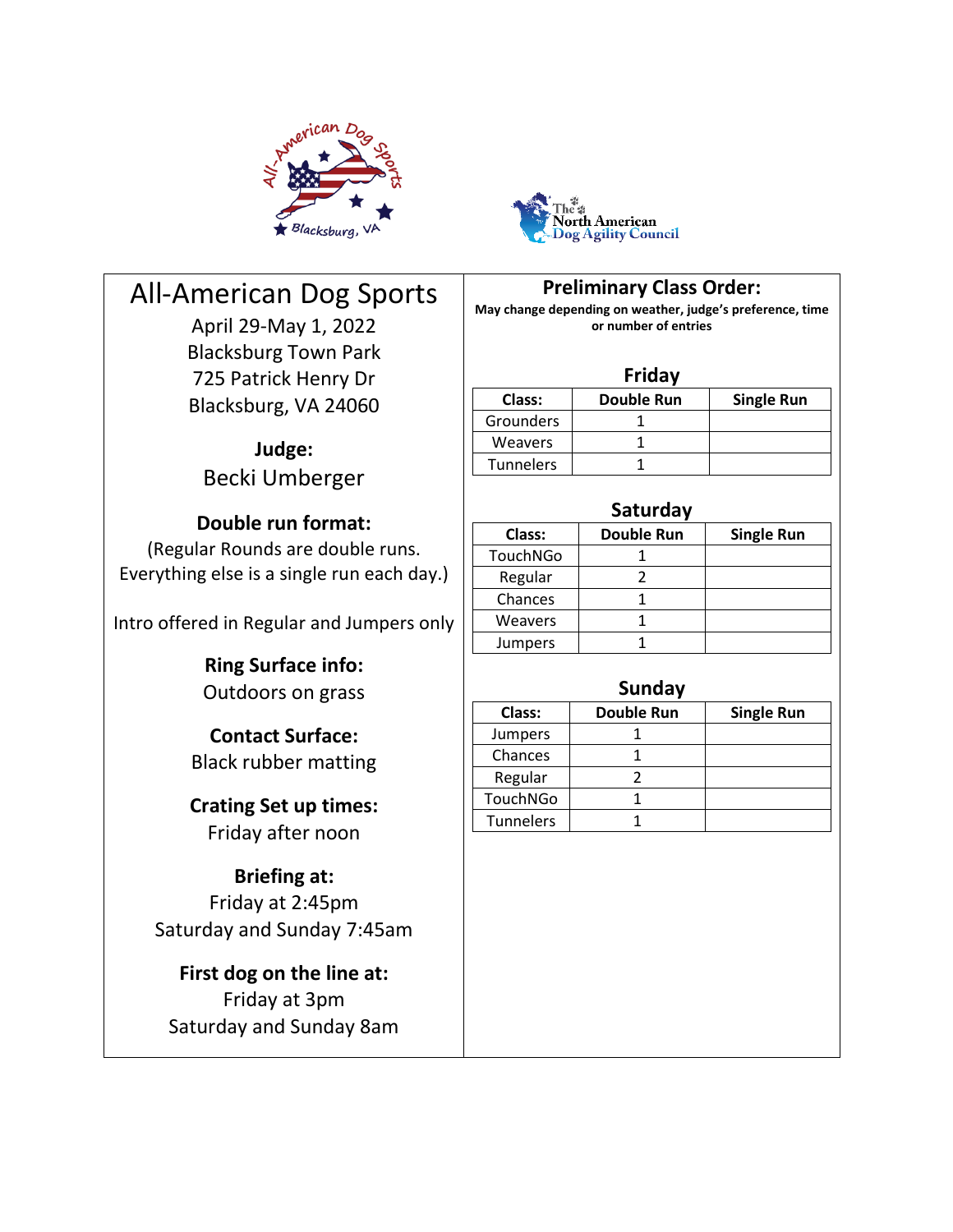#### **Entries Open on:**

March 1, 2022 **Entries Close on:**

April 25, 2022

### **Crating available:**

This trial is outdoors on grass. Please bring your own shade. This is a public park – tents and crates may be left overnight at your own risk.

# **Entry Limits:** 400 runs per day

**Move ups:** Move-ups will be allowed from day to day

### **Day of show Entries:**

We will accept day of trial entries if the trial does not fill. The day of show fees will be \$15.00 per class with no packages.

#### **Refunds:**

Refunds are allowed if requested before the closing date. There will be no refunds for entries withdrawn after the closing date for any reason except bitches in heat. There will be no refunds in the event that a dog and/or handler are dismissed from competition regardless of reason for such dismissal. No entry fee will be refunded if the trial cannot open or be completed by reason of riots, civil disturbances, fire, an act of God, public emergency, act of a public enemy, or any other cause beyond the control of the organizing committee. The organizing committee may refuse any entry as provided through NADAC rules and regulations. Anyone not in good standing with NADAC will not be allowed entry in the trial.

\*\*If, within the last 14 days, you have experienced symptoms of or tested positive for COVID-19 or have been in contact with someone who has experienced symptoms of or tested positive for COVID-19, please notify us and we will withdraw your entry and refund your entry fees\*\*

### **Show Committee**

**Trial Chair:** 

• Jennie Jones, 4001 Shadow Land Drive, Radford, VA 24141; (540) 230-1096 jenzanzandoliver@yahoo.com

#### **Trial Secretary:**

• Andrea Lengi, 515 Farmingdale Lane, Blacksburg, VA 24060; (540) 449-4557 andrea@allamericandogsports.com

### **Confirmations:**

Preliminary confirmations will be sent within a week of receiving your entry. Final confirmations will be sent once the trial has closed. Please read over your confirmations carefully. We will be happy to make corrections as long as we are notified prior to the final move up date. If you do not receive a confirmation within a week of sending in your entry, please e-mail the trial secretary and let her know.

### **Food info:**

Please bring your own food and drinks. There are restaurants and grocery stores close to the park.

### **Volunteer info:**

A Worker Sign Up board will be posted near the ring. Remember, the Worker Schedule must be filled out before each class can begin. Thank you in advance for the generous contribution of your time and energy!

### **Awards and Ribbons:**

Ribbons will be awarded for 1st through 4th place in each jump height (except Chances, which is pass/fail.) Qualifiers will receive a rosette. Anyone who achieves their NATCH at the trial will receive a special NATCH ribbon. New Title, New Award, and Debut rosettes are also available.

### **Equipment info:**

Rubber Surfaced A Frame, Rubber Surfaced Dog Walk, Wingless Jumps, Open Tunnels, Hoops, 24" Spaced Weave Poles, and solid Barrels

We will follow whatever local COVID regulations may be in effect at the time of the trial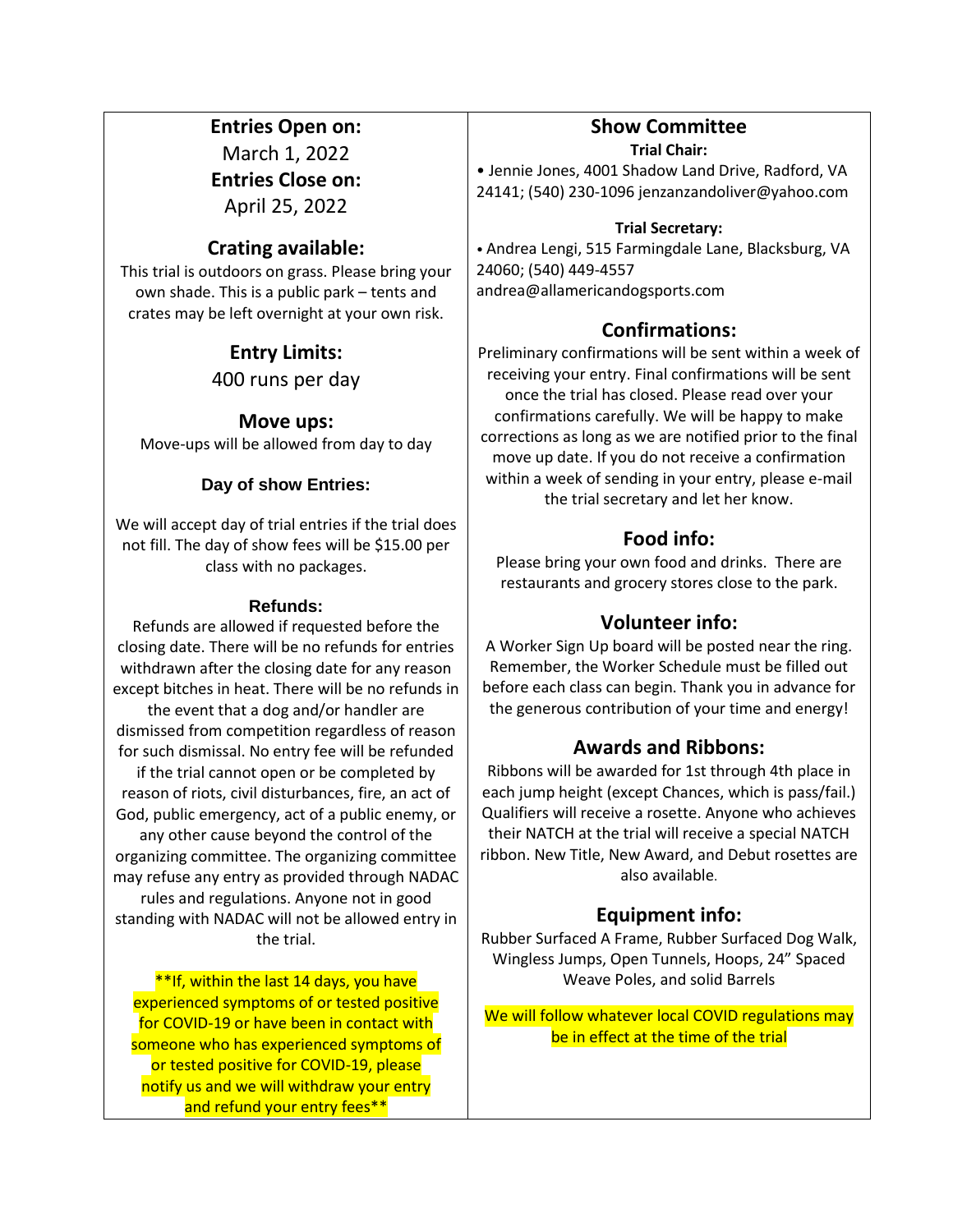MEASURING

### **Jump Height Info:**

Measurement forms may be obtained at:

<https://www.nadac.com/WPsite/wp-content/uploads/2021/06/Permanent-Height-Card-form-6.4.21.pdf>

#### **Dogs which require measuring:**

Dogs in the Proficient Category, Novice, Open or Elite jumping 4", 8", 12" or 16"

#### **Dogs which do not need to be measured:**

Dogs jumping 16" in the Veteran or Junior Handler Division Dogs jumping 20" Dogs in the Skilled Category Dogs with a permanent height card Dogs listed on the Height Exemption List

#### **JUMP HEIGHTS**

There are four Standard Division-Proficient jump heights: 8", 12", 16", and 20". There are four Standard Division-Skilled jump heights: 4", 8", 12", and 16". There are four jump heights for the Veterans and Junior Handler divisions: 4", 8", 12", and 16". Please see the NADAC Rulebook for the full jump height table

### **Brief Summary of Rules:**

Please refer to [www.nadac.com](http://www.nadac.com/) for a full explanation of all NADAC rules and up to date information.

- Please note that NADAC trials should provide a safe and fun environment for both exhibitors and their dogs.
- Aggressive dogs will not be tolerated and will be excused from the trial.
- The show committee has the right to refuse any entry. Anyone not currently in good standing with NADAC will not be allowed to enter this trial.
- Exhibitors, through submission of entry, acknowledge that they are knowledgeable of NADAC rules and regulations, and agree to abide by all rules in effect at the time of this trial.
- No entry fee will be refunded if the trial cannot open or be completed by reasons of riots, civil disturbances, fire, acts of God, public emergency, an act of a public enemy, or any other cause beyond the control of the organizing committee.
- Checks not honored by the bank do not constitute a valid entry fee. There will be a \$25.00 service charge for bank returned checks.
- Dog must be registered and have a valid registration number before entries will be accepted. <https://www.nadac.com/register-your-dog/>
- A copy of the current Exhibitors Handbook may be downloaded free from the NADAC web site: www.nadac.com
- Bitches in heat, lame, or blind dogs are ineligible for entry, as is any dog with a deformity which may cause a judge to not be able to reasonably assess the dog's ability to function and perform agility obstacles safely, and in a manner that is in the best interest, health and welfare of the dog.
- No food, clickers, or other aids or devices shall be permitted on the course or within 10 feet of the ring. Food or a small non-audible toy can be in a secure container (zip-lock bag is acceptable) in your pocket during your run but you cannot indicate to the dog it is there. All handlers may bring a non-audible toy into the ring for training purposes. They cannot earn a Qualifying score and must declare to the judge they are training before they commence their run. Please read the Exhibitor's Handbook for more information about toys and training in the ring.
- The sponsoring clubs will not be responsible for the loss or damage to any dog exhibited, or for the possessions of any exhibitor whether the result be accident or other cause. It is distinctly understood that every dog at this event is in the care and control of his owner or handler during the entire time the dog is on the show premises.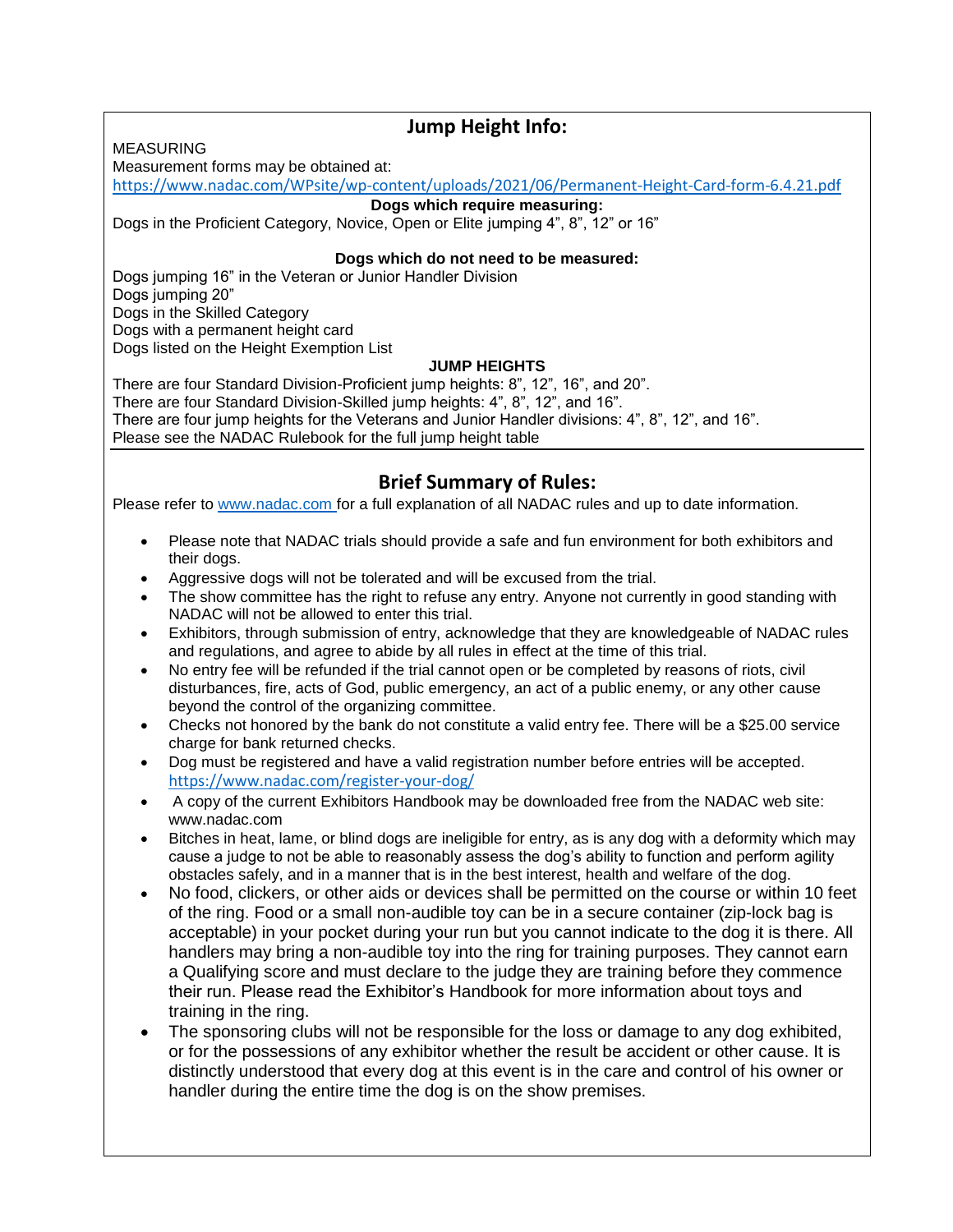#### **All-American Dog Sports April 20 - May1, 2022 Blacksburg Town Park, 725 Patrick Henry Dr., Blacksburg, VA 24060 Make Checks Payable to: All-American Dog Sports**

#### **Send entries to: Andrea Lengi, 515 Farmingdale Lane, Blacksburg, VA 24060**

| Owner                                                                                                                                                                                                                                                                                                                                                                                                                                                                       |                                                                                  | <b>Dog</b>    |                                     |       |                                     |                                                                                 |                         |
|-----------------------------------------------------------------------------------------------------------------------------------------------------------------------------------------------------------------------------------------------------------------------------------------------------------------------------------------------------------------------------------------------------------------------------------------------------------------------------|----------------------------------------------------------------------------------|---------------|-------------------------------------|-------|-------------------------------------|---------------------------------------------------------------------------------|-------------------------|
| <b>Name</b>                                                                                                                                                                                                                                                                                                                                                                                                                                                                 |                                                                                  |               | <b>Call Name</b>                    |       |                                     |                                                                                 |                         |
| <b>Address</b>                                                                                                                                                                                                                                                                                                                                                                                                                                                              |                                                                                  |               | <b>NADAC Reg #</b>                  |       |                                     |                                                                                 |                         |
| City/State/Zip                                                                                                                                                                                                                                                                                                                                                                                                                                                              |                                                                                  |               | Date of Birth                       |       |                                     |                                                                                 |                         |
| Phone                                                                                                                                                                                                                                                                                                                                                                                                                                                                       |                                                                                  |               | <b>Height at Withers</b>            |       |                                     |                                                                                 |                         |
| <b>Email</b>                                                                                                                                                                                                                                                                                                                                                                                                                                                                |                                                                                  |               | <b>Breed</b>                        |       |                                     |                                                                                 |                         |
| Handler, If not owner                                                                                                                                                                                                                                                                                                                                                                                                                                                       |                                                                                  |               | <b>Emergency Contact Name/Phone</b> |       |                                     |                                                                                 |                         |
|                                                                                                                                                                                                                                                                                                                                                                                                                                                                             |                                                                                  |               |                                     |       |                                     | PLEASE INCLUDE A COPY OF YOUR DOG'S HEIGHT CARD IF YOU DO NOT HAVE ONE ON FILE. |                         |
| <b>CATEGORY:</b>                                                                                                                                                                                                                                                                                                                                                                                                                                                            | <b>PROFICIENT</b>                                                                |               | SKILLED                             |       |                                     |                                                                                 |                         |
| <b>DIVISION:</b>                                                                                                                                                                                                                                                                                                                                                                                                                                                            | VET DOG $\Box$<br><b>STANDARD</b><br><b>VET HANDLER</b><br><b>JUNIOR HANDLER</b> |               |                                     |       |                                     |                                                                                 |                         |
| <b>I WANT MY DOG TO JUMP:</b>                                                                                                                                                                                                                                                                                                                                                                                                                                               |                                                                                  |               | $\overline{\mathbf{4}}$             | 8     | 12<br>16                            | 20                                                                              |                         |
| <b>Class</b>                                                                                                                                                                                                                                                                                                                                                                                                                                                                |                                                                                  | <b>Level</b>  |                                     |       | Day                                 |                                                                                 |                         |
|                                                                                                                                                                                                                                                                                                                                                                                                                                                                             | Intro                                                                            | <b>Novice</b> | Open                                | Elite | Friday                              | Saturday                                                                        | <b>Sunday</b>           |
| Regular                                                                                                                                                                                                                                                                                                                                                                                                                                                                     |                                                                                  |               |                                     |       |                                     | Rd <sub>2</sub><br>Rd 1                                                         | Rd <sub>2</sub><br>Rd 1 |
| <b>Chances</b>                                                                                                                                                                                                                                                                                                                                                                                                                                                              |                                                                                  |               |                                     |       |                                     | Rd 1                                                                            | Rd 1                    |
| <b>Jumpers</b>                                                                                                                                                                                                                                                                                                                                                                                                                                                              |                                                                                  |               |                                     |       |                                     | Rd 1                                                                            | Rd 1                    |
| <b>Touch n Go</b>                                                                                                                                                                                                                                                                                                                                                                                                                                                           |                                                                                  |               |                                     |       |                                     | Rd 1                                                                            | Rd 1                    |
| <b>Tunnelers</b>                                                                                                                                                                                                                                                                                                                                                                                                                                                            |                                                                                  |               |                                     |       | Rd 1                                |                                                                                 | Rd 1                    |
| <b>Weavers</b>                                                                                                                                                                                                                                                                                                                                                                                                                                                              |                                                                                  |               |                                     |       | Rd 1                                | Rd 1                                                                            |                         |
| <b>Grounders</b>                                                                                                                                                                                                                                                                                                                                                                                                                                                            |                                                                                  |               |                                     |       | Rd 1                                |                                                                                 |                         |
| In consideration of the acceptance of this entry, I/we certify that I/we have knowledge of, and are familiar with, and agree to abide by, the<br>Rules and Regulations of NADAC in effect at the time of this trial, and by any additional rules and regulations as approved by NADAC for this<br>trial. I/we certify that the dog entered is not a hazard to persons or other dogs. I/we further agree to be bound by the "Agreement" printed<br>on page 5 of this premium |                                                                                  |               |                                     |       |                                     |                                                                                 |                         |
| <b>Number of Total Runs Entered (all dogs):</b>                                                                                                                                                                                                                                                                                                                                                                                                                             |                                                                                  |               |                                     |       |                                     |                                                                                 |                         |
|                                                                                                                                                                                                                                                                                                                                                                                                                                                                             | #<br>$\Box$ 1 - 8 Runs = \$13 each=                                              |               |                                     |       |                                     |                                                                                 |                         |
|                                                                                                                                                                                                                                                                                                                                                                                                                                                                             | $\Box$ 9 - 15 Runs = \$12 each=                                                  |               |                                     |       |                                     |                                                                                 |                         |
|                                                                                                                                                                                                                                                                                                                                                                                                                                                                             |                                                                                  |               |                                     |       | $\Box$ 16 or more Runs = \$11 each= |                                                                                 |                         |

 **TOTAL ENCLOSED = \_\_\_\_\_\_\_\_\_\_\_\_** 

 $\Box$  Junior Handler = \$6 each=

**Owner/Exhibitor: \_\_\_\_\_\_\_\_\_\_\_\_\_\_\_\_\_\_\_\_\_\_\_\_\_\_\_\_\_\_\_\_\_\_\_\_Date\_\_\_\_\_\_\_\_\_\_\_\_\_\_\_\_\_\_\_\_\_\_**

□ Day of Show (after closing) \$15 each = \_\_\_\_\_\_\_\_\_\_\_

Parent or Legal Guardian of Junior Handler<br> **Parent or Legal Guardian of Junior Handler**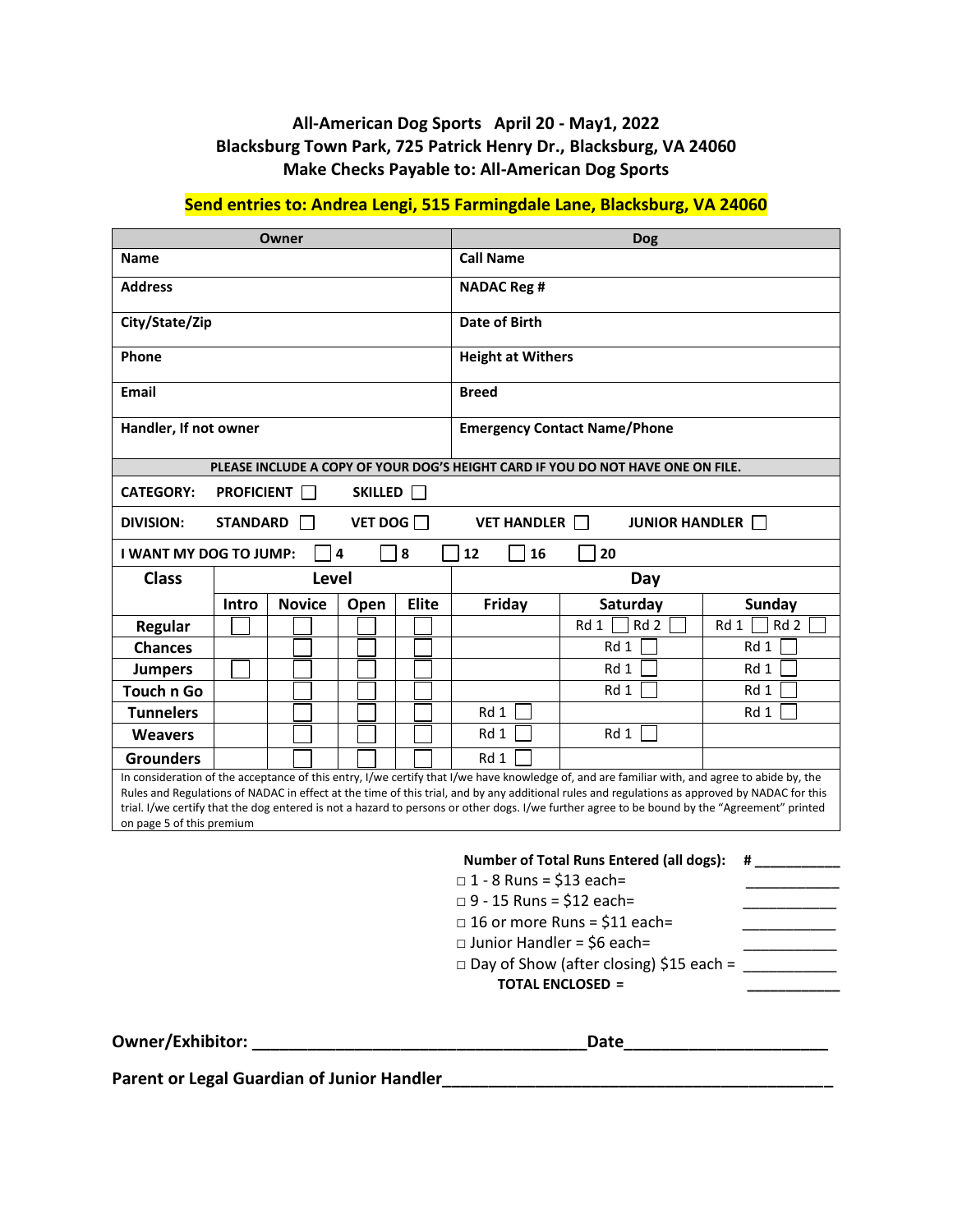#### **AGREEMENT**

The person who signs this agreement represents that he/she is authorized to enter into this agreement on behalf of both exhibitor and the owner of entered dog. In consideration of acceptance of this entry:

1.1. As used here "NADAC" means the North American Dog Agility Council, LLC., its members, officers, directors, employees, show chairs, show committees and agents.

1.2. Exhibitor/owner agree to abide by the rules and regulations of NADAC and any other rules and regulations appearing in the premium for this event.

1.3. Exhibitor/owner certify that the entered dog is not a hazard to persons, dogs or property and that the entered dog's rabies vaccination is current in accordance with the requirement of the state in which the dog resides.

1.4. Exhibitor/owner acknowledge all hazards presented by the event and the event premises, including, but not limited to, the condition of the surface, restrooms, security measures or lack of, electrical appliances, fittings, show rings, parking areas and the presence of unfamiliar animals and people; exhibitor and owner assume the risk of any harm arising from these.

1.5. Exhibitor/owner releases NADAC (including its respective officers, directors, employees, and members), **All-American Dog Sports** (including its officers, directors, members, and event organizing committee), and **Blacksburg Parks and Recreation** (including its officers, agents, and employees) and will defend them and hold them harmless from all present and future loss, injury, damage, claims, demands and liabilities involving the entered dog, the event or event premises. Without limiting the generality of the foregoing, hold harmless provisions, exhibitor/owner hereby specifically assumes sole responsibility for and agrees to indemnify and save the aforementioned parties harmless from any and all loss and expenses (including legal fees) by reason of the liability imposed by law upon any of the aforementioned parties for damages because of bodily injuries, including death, at any time in consequence of my (our) participation in this event, howsoever such injury or death may be caused and whether or not the same may have been caused or may have been alleged to have been caused by negligence of the aforementioned parties or any of their employees or agents or any other persons